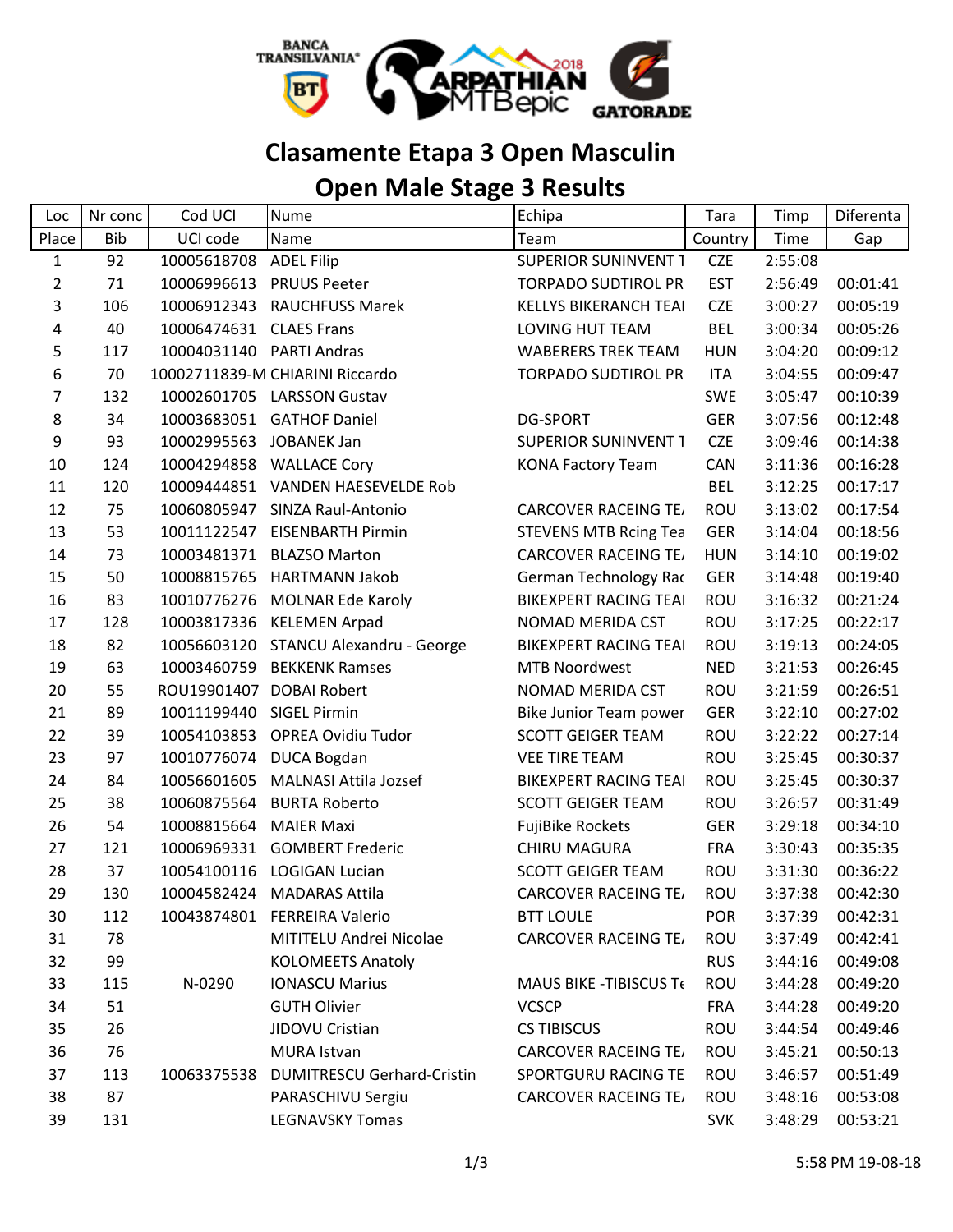

| 40 | 48             | 10011633011 FUEHRMANN Michael | <b>TEAM Teechevt</b>         | <b>GER</b> | 3:52:48 | 00:57:40 |
|----|----------------|-------------------------------|------------------------------|------------|---------|----------|
| 41 | 19             | SOBENNICOV Andrei             | MTB.MD                       | ROU        | 3:53:15 | 00:58:07 |
| 42 | 98             | <b>LEHACI Daniel</b>          | MCV CLUB VEJLE DENM.         | <b>ROU</b> | 3:53:16 | 00:58:08 |
| 43 | 127            | DIACONESCU Radu               |                              | <b>ROU</b> | 3:56:08 | 01:01:00 |
| 44 | 10             | <b>CIOBANIUC Ciprian</b>      |                              | <b>ESP</b> | 3:58:48 | 01:03:40 |
| 45 | 18             | <b>APRODU Petru</b>           | MTB.MD                       | ROU        | 3:59:20 | 01:04:12 |
| 46 | 133            | <b>ROSIORU Daniel Marius</b>  | PLAYBIKE XC RIDERS           | ROU        | 4:00:43 | 01:05:35 |
| 47 | 22             | <b>MUNTEAN Paul</b>           | <b>ACS VELOCITAS</b>         | <b>ROU</b> | 4:01:37 | 01:06:29 |
| 48 | 8              | PREDA Razvan                  | <b>MPM PROMOUNTAIN</b>       | <b>ROU</b> | 4:04:32 | 01:09:24 |
| 49 | 13             | <b>MLOTEK Dariusz</b>         | <b>SGR SPECIALIZED</b>       | POL        | 4:05:00 | 01:09:52 |
| 50 | 100            | <b>RYABININ Petr</b>          |                              | <b>RUS</b> | 4:05:11 | 01:10:03 |
| 51 | 66             | CATOIU Andrei                 | <b>XC RIDERS</b>             | ROU        | 4:05:21 | 01:10:13 |
| 52 | 60             | <b>SANDU Marc</b>             |                              | <b>ROU</b> | 4:07:08 | 01:12:00 |
| 53 | 16             | <b>VALLEE Rene</b>            | <b>LA FORESTIERE</b>         | <b>FRA</b> | 4:07:43 | 01:12:35 |
| 54 | 15             | <b>CIUMER Maxim</b>           | MTB.MD                       | <b>ROU</b> | 4:11:00 | 01:15:52 |
| 55 | 32             | <b>SNOBEL Zdenek</b>          | <b>BIKOMATIC</b>             | <b>CZE</b> | 4:12:41 | 01:17:33 |
| 56 | 86             | <b>GREC Georgian</b>          |                              | ROU        | 4:13:53 | 01:18:45 |
| 57 | 129            | <b>CANTOR Ilya</b>            | <b>TRIFORECE</b>             | <b>USA</b> | 4:14:03 | 01:18:55 |
| 58 | 11             | <b>CATALIN Maxim</b>          | <b>EVERGREEN BIKING TEA</b>  | ROU        | 4:15:05 | 01:19:57 |
| 59 | 85             | SEMERAD Ondrej                | <b>VELO</b>                  | <b>CZE</b> | 4:16:09 | 01:21:01 |
| 60 | 23             | <b>COCIUBA Teofil</b>         | <b>SPORT COMPETITION</b>     | ROU        | 4:16:18 | 01:21:10 |
| 61 | 42             | <b>COMYN Hans</b>             | <b>BIKEXPERT RACING TEAI</b> | <b>BEL</b> | 4:16:39 | 01:21:31 |
| 62 | 17             | PAL Bogdan Sebastian          | MTB RACING EAGLE             | ROU        | 4:18:12 | 01:23:04 |
| 63 | 88             | <b>SASU Robert</b>            | <b>SCOTT GEIGER TEAM</b>     | ROU        | 4:22:55 | 01:27:47 |
| 64 | 47             | <b>HEGGLIN Kurt</b>           |                              | SUI        | 4:26:28 | 01:31:20 |
| 65 | 12             | <b>SIMION Sabin</b>           | <b>HPM IASI</b>              | ROU        | 4:27:08 | 01:32:00 |
| 66 | 28             | <b>NAGY Tiberiu</b>           | <b>VELOCITAS</b>             | <b>ROU</b> | 4:27:22 | 01:32:14 |
| 67 | 80             | <b>GHEDUZZI Ulisse</b>        | <b>SCOTT GEIGER TEAM</b>     | <b>ITA</b> | 4:30:24 | 01:35:16 |
| 68 | $\overline{7}$ | ALEXANDRU Stefan Nicolae      | MTB RACING EAGLE             | <b>ROU</b> | 4:30:37 | 01:35:29 |
| 69 | 35             | <b>DUDEK Bo Kamp</b>          | BG-BIKE / WTB / ROOBA        | <b>DEN</b> | 4:33:52 | 01:38:44 |
| 70 | 30             | MANASTIREANU George           | <b>Sportul Pentru Tine</b>   | ROU        | 4:36:40 | 01:41:32 |
| 71 | 94             | <b>NEAGA Lucian</b>           | <b>VELOX CYCLING TEAM</b>    | ROU        | 4:38:33 | 01:43:25 |
| 72 | 5              | <b>DRAGAN Oliver</b>          | <b>EXPLORER BIKE TEAM</b>    | <b>ROU</b> | 4:39:31 | 01:44:23 |
| 73 | 77             | <b>KECSKES David</b>          | <b>CARCOVER RACEING TE/</b>  | <b>ROU</b> | 4:40:21 | 01:45:13 |
| 74 | 64             | <b>CAMPIAN Horatiu - Alin</b> | FREERIDER.RO                 | ROU        | 4:41:39 | 01:46:31 |
| 75 | 90             | <b>SANDU Mugurel</b>          | <b>SCOTT GEIGER TEAM</b>     | ROU        | 4:43:07 | 01:47:59 |
| 76 | 49             | <b>TEBEICA Tiberiu</b>        | <b>BIKEXPERT RACING TEAI</b> | <b>ROU</b> | 4:45:32 | 01:50:24 |
| 77 | 74             | <b>STELLA David</b>           | <b>VELO</b>                  | <b>CZE</b> | 4:48:31 | 01:53:23 |
| 78 | 116            | <b>GOLDRING Jeno</b>          | MESTERBIKE575 TEAM           | <b>HUN</b> | 5:01:19 | 02:06:11 |
| 79 | 118            | <b>VALENTIN lancu</b>         | <b>BIKEXPERT RACING TEAI</b> | <b>ROU</b> | 5:07:34 | 02:12:26 |
| 80 | 95             | <b>OLARU Mircea</b>           |                              | <b>ROU</b> | 5:09:48 | 02:14:40 |
| 81 | 104            | DOBSOVIC Vojtech              | <b>KELLYS BIKERANCH TEAI</b> | <b>CZE</b> | 5:19:00 | 02:23:52 |
| 82 | 20             | <b>GERGELY Juhasz</b>         | EJETEJO VSE                  | <b>HUN</b> | 5:23:47 | 02:28:39 |
| 83 | 6              | ROBU Andrei                   |                              | <b>ROU</b> | 5:30:28 | 02:35:20 |
|    |                |                               |                              |            |         |          |